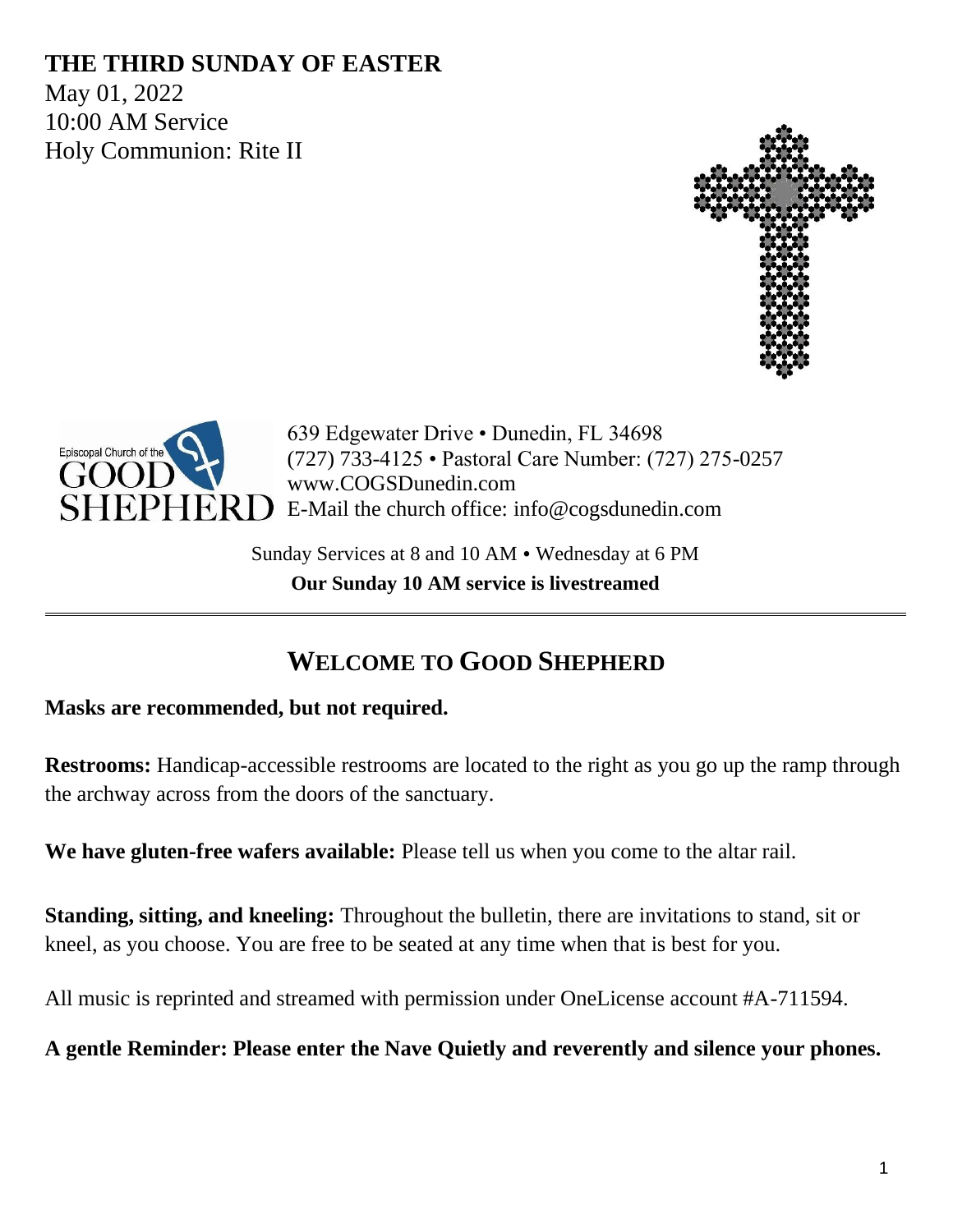#### **GATHERING FOR WORSHIP**

**VOLUNTARY** "When I Survey the Wondrous Cross" Linker/McFadden

Bells of Hope/Organ

*[During the Voluntary, please prepare for worship by observing attentive silence.]* **WELCOME AND ANNOUNCEMENTS**

**ENTRANCE HYMN H-199** Come, Ye Faithful, Raise the Strain ST.KEVIN

**Come, ye faithful, raise the strain of triumphant gladness! God hath brought his Israel into joy from sadness: loosed from Pharaoh's bitter yoke Jacob's sons and daughters, led them with unmoistened foot through the Red Sea waters.**

**'Tis the spring of souls today: Christ hath burst his prison, and from three days' sleep in death as a sun hath risen; all the winter of our sins, long and dark, is flying from his light, to whom we give laud and praise undying.**

**Now the queen of seasons, bright with the day of splendor, with the royal feast of feasts, comes its joy to render; comes to glad Jerusalem, who with true affection welcomes in unwearied strains Jesus' resurrection.**

**Neither might the gates of death, nor the tomb's dark portal, nor the watchers, nor the seal hold thee as a mortal: but today amidst thine own thou didst stand, bestowing that thy peace which evermore passeth human knowing.**

#### **THE OPENING ACCLAMATION**

*Celebrant* Alleluia. Christ is risen. *People* **The Lord is risen indeed. Alleluia.**

#### **COLLECT FOR PURITY**

*All* **Almighty God, to you all hearts are open, all desires known, and from you no secrets are hid: Cleanse the thoughts of our hearts by the inspiration of your Holy Spirit, that we may perfectly love you, and worthily magnify your holy Name; through Christ our Lord. Amen.**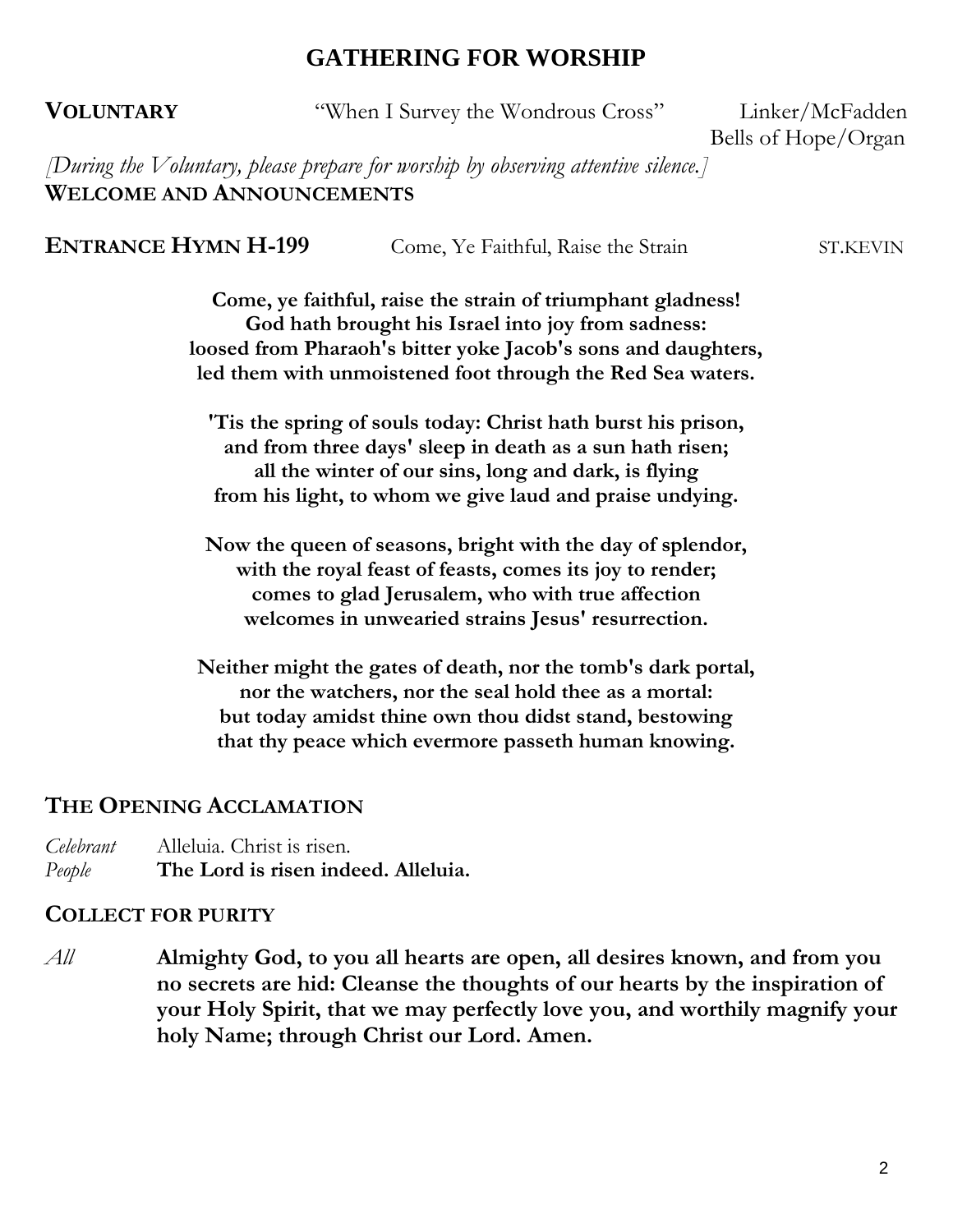**SONG OF PRAISE S-278** Glory to God in the Highest

**Glory to God in the highest, and peace to his people on earth. Lord God, heavenly King, almighty God and Father, we worship you, we give you thanks, we praise you for your glory. Lord Jesus Christ, only Son of the Father, Lord God, Lamb of God, you take away the sin of the world: have mercy on us; you are seated at the right hand of the Father: receive our prayer. For you alone are the Holy One, you alone are the Lord, you alone are the Most High, Jesus Christ, with the Holy Spirit, in the glory of God the Father, Amen.**

#### **THE COLLECT OF THE DAY**

*Celebrant* The Lord be with you.

*People* **And also with you.**

- *Celebrant* Let us pray… O God, whose blessed Son made himself known to his disciples in the breaking of bread: Open the eyes of our faith, that we may behold him in all his redeeming work; who lives and reigns with you, in the unity of the Holy Spirit, one God, now and for ever.
- *All* **AMEN**.

# **THE WORD OF GOD**

*The people sit.*

#### **THE FIRST READING** Acts 9:1-6

*Lector The First Reading is taken from Acts chapter 9…*

Saul, still breathing threats and murder against the disciples of the Lord, went to the high priest and asked him for letters to the synagogues at Damascus, so that if he found any who belonged to the Way, men or women, he might bring them bound to Jerusalem. Now as he was going along and approaching Damascus, suddenly a light from heaven flashed around him. He fell to the ground and heard a voice saying to him, "Saul, Saul, why do you persecute me?" He asked, "Who are you, Lord?" The reply came, "I am Jesus, whom you are persecuting. But get up and enter the city, and you will be told what you are to do."

*Lector* The Word of the Lord. *People* **Thanks be to God.**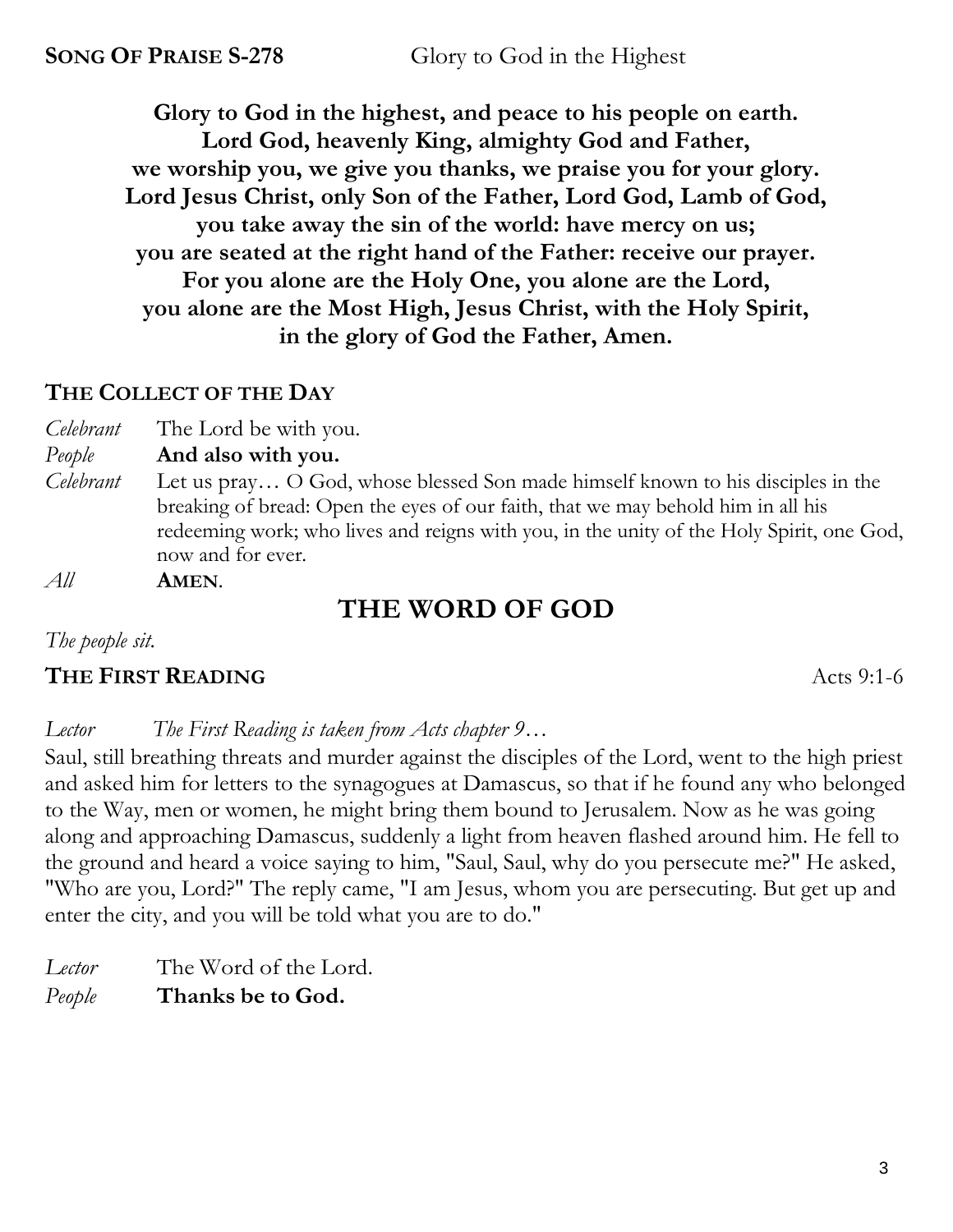**Come sing to God, O living saints; sing praises to God's name. God's anger is not permanent; God's love will never wane. Though tears may tarry for the night with sighs of deepest pain, Yet joy comes with the morning sun, a peace that is not vain.**

**In my success I felt secure; how good you've been to me. I said that this is my own work, ascribing all to me. But when you turned aside your face, my life was filled with fears. I begged for help; to you I cried with loud and bitter tears.**

**You change my grief to joy-filled dance; my sorrows you destroy. In faithfulness you hear my cry and fill my life with joy. And so to you my heart shall sing; my voice your goodness raise. You are my God, forevermore. My life shall sing your praise.**

#### **THE SECOND READING** Revelation 5:11-14

*Lector The Second Reading is taken from Revelation chapter 5…*

I looked, and I heard the voice of many angels surrounding the throne and the living creatures and the elders; they numbered myriads of myriads and thousands of thousands, singing with full voice, "Worthy is the Lamb that was slaughtered to receive power and wealth and wisdom and might and honor and glory and blessing!" Then I heard every creature in heaven and on earth and under the earth and in the sea, and all that is in them, singing, "To the one seated on the throne and to the Lamb be blessing and honor and glory and might forever and ever!" And the four living creatures said, "Amen!" And the elders fell down and worshiped.

*Lector* The Word of the Lord. *People* **Thanks be to God.**

*All stand as able.*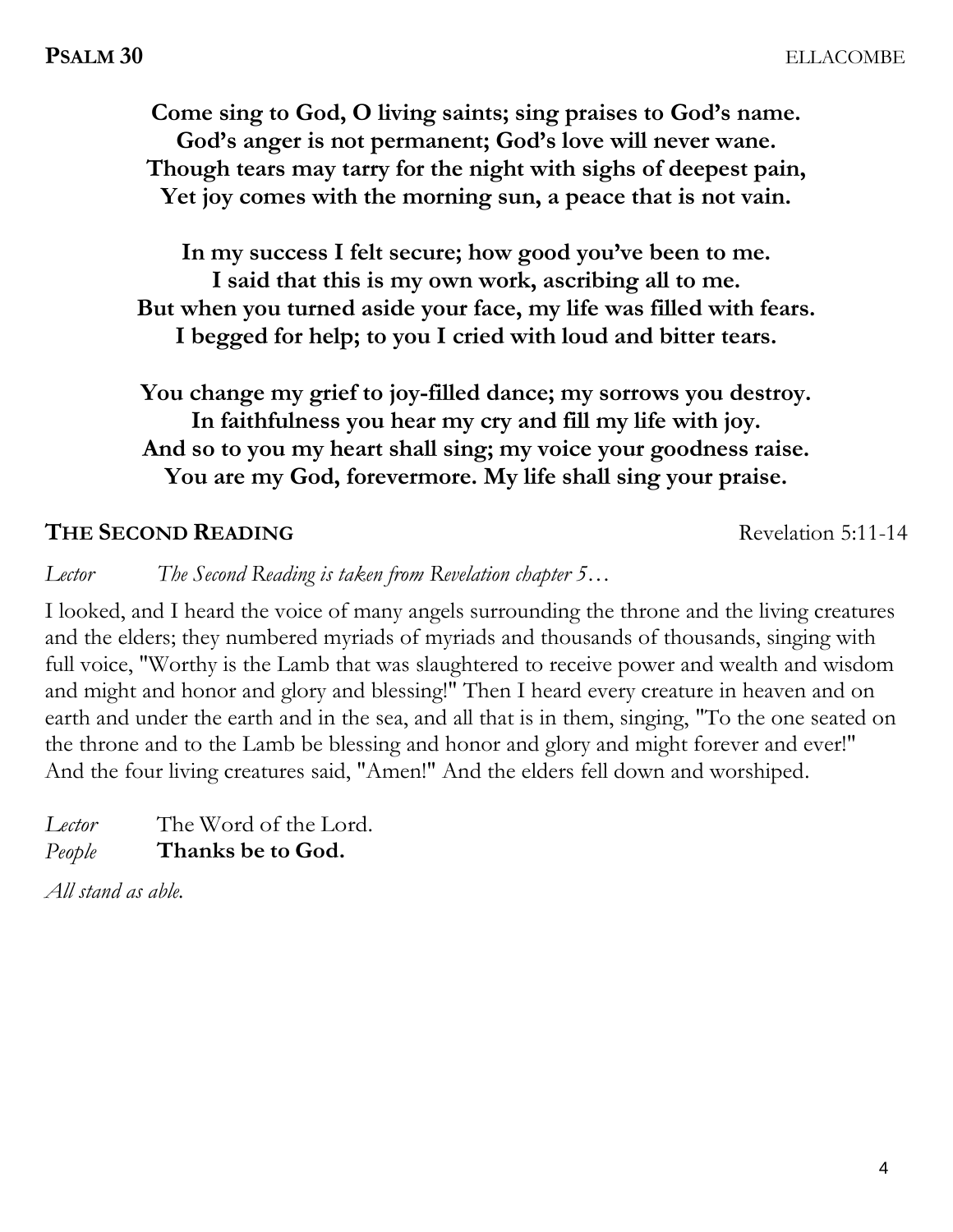#### **THE GOSPEL ACCLAMATION Festival Alleluia** James Chepponis

*(Cantor sings first time, thereafter all singing.)*



Copyright © 1999 MorningStar Music Publishers of St. Louis<br>1727 Larkin Williams Road, Fenton, MO 63026. Printed in U.S.A.

#### **THE GOSPEL** John 21:1-19

*Deacon* The Holy Gospel of our Lord Jesus Christ according to John. *People* **Glory to you, Lord Christ.**

*Deacon* Jesus showed himself again to the disciples by the Sea of Tiberias; and he showed himself in this way. Gathered there together were Simon Peter, Thomas called the Twin, Nathanael of Cana in Galilee, the sons of Zebedee, and two others of his disciples. Simon Peter said to them, "I am going fishing." They said to him, "We will go with you." They went out and got into the boat, but that night they caught nothing. Just after daybreak, Jesus stood on the beach; but the disciples did not know that it was Jesus. Jesus said to them, "Children, you have no fish, have you?" They answered him, "No." He said to them, "Cast the net to the right side of the boat, and you will find some." So they cast it, and now they were not able to haul it in because there were so many fish. That disciple whom Jesus loved said to Peter, "It is the Lord!" When Simon Peter heard that it was the Lord, he put on some clothes, for he was naked, and jumped into the sea. But the other disciples came in the boat, dragging the net full of fish, for they were not far from the land, only about a hundred yards off. When they had gone ashore, they saw a charcoal fire there, with fish on it, and bread. Jesus said to them, "Bring some of the fish that you have just caught." So Simon Peter went aboard and hauled the net ashore, full of large fish, a hundred fifty-three of them; and though there were so many, the net was not torn. Jesus said to them, "Come and have breakfast." Now none of the disciples dared to ask him, "Who are you?" because they knew it was the Lord. Jesus came and took the bread and gave it to them, and did the same with the fish. This was now the third time that Jesus appeared to the disciples after he was raised from the dead. When they had finished breakfast, Jesus said to Simon Peter, "Simon son of John, do you love me more than these?" He said to him, "Yes, Lord; you know that I love you." Jesus said to him, "Feed my lambs." A second time he said to him, "Simon son of John, do you love me?" He said to him, "Yes, Lord; you know that I love you." Jesus said to him, "Tend my sheep." He said to him the third time, "Simon son of John, do you love me?" Peter felt hurt because he said to him the third time, "Do you love me?" And he said to him, "Lord, you know everything; you know that I love you." Jesus said to him, "Feed my sheep. Very truly, I tell you, when you were younger, you used to fasten your own belt and to go wherever you wished. But when you grow old, you will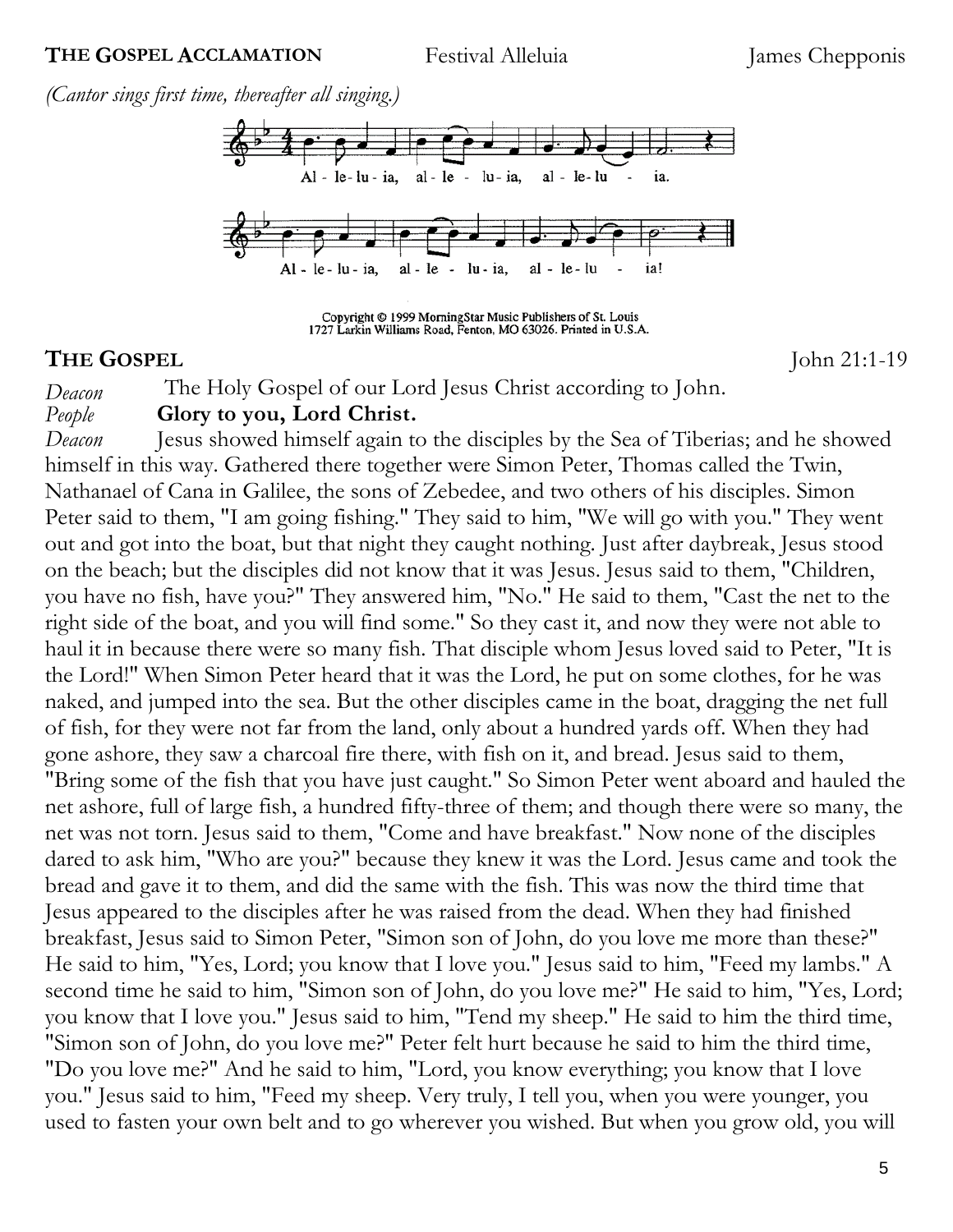stretch out your hands, and someone else will fasten a belt around you and take you where you do not wish to go." (He said this to indicate the kind of death by which he would glorify God.) After this he said to him, "Follow me."

| Deacon          | The Gospel of the Lord.     |
|-----------------|-----------------------------|
| People          | Praise to you, Lord Christ. |
| The people sit. |                             |

**SERMON** The Rev. Deacon Cindy Roehl

#### *All stand as able.*

#### **THE NICENE CREED**

*People* **We believe in one God, the Father, the Almighty, maker of heaven and earth, of all that is, seen and unseen. We believe in one Lord, Jesus Christ, the only Son of God, eternally begotten of the Father, God from God, Light from Light, true God from true God, begotten, not made, of one Being with the Father. Through him all things were made. For us and for our salvation he came down from heaven: by the power of the Holy Spirit he became incarnate from the Virgin Mary, and was made man. For our sake he was crucified under Pontius Pilate; he suffered death and was buried. On the third day he rose again in accordance with the Scriptures; he ascended into heaven and is seated at the right hand of the Father. He will come again in glory to judge the living and the dead, and his kingdom will have no end. We believe in the Holy Spirit, the Lord, the giver of life, who proceeds from the Father and the Son. With the Father and the Son he is worshiped and glorified. He has spoken through the Prophets. We believe in one holy catholic and apostolic Church. We acknowledge one baptism for the forgiveness of sins. We look for the resurrection of the dead, and the life of the world to come. Amen.**

#### **THE PRAYERS OF THE PEOPLE** *Please sit, stand, or kneel, as you prefer.*

- *Deacon* Let us pray for the Church and for the world. *Lector* Grant, Almighty God, that all who confess your Name may be united in your truth, live together in your love, and reveal your glory in the world. *Silence*
- *Lector* Lord, in your mercy
- *People* **Hear our prayer.**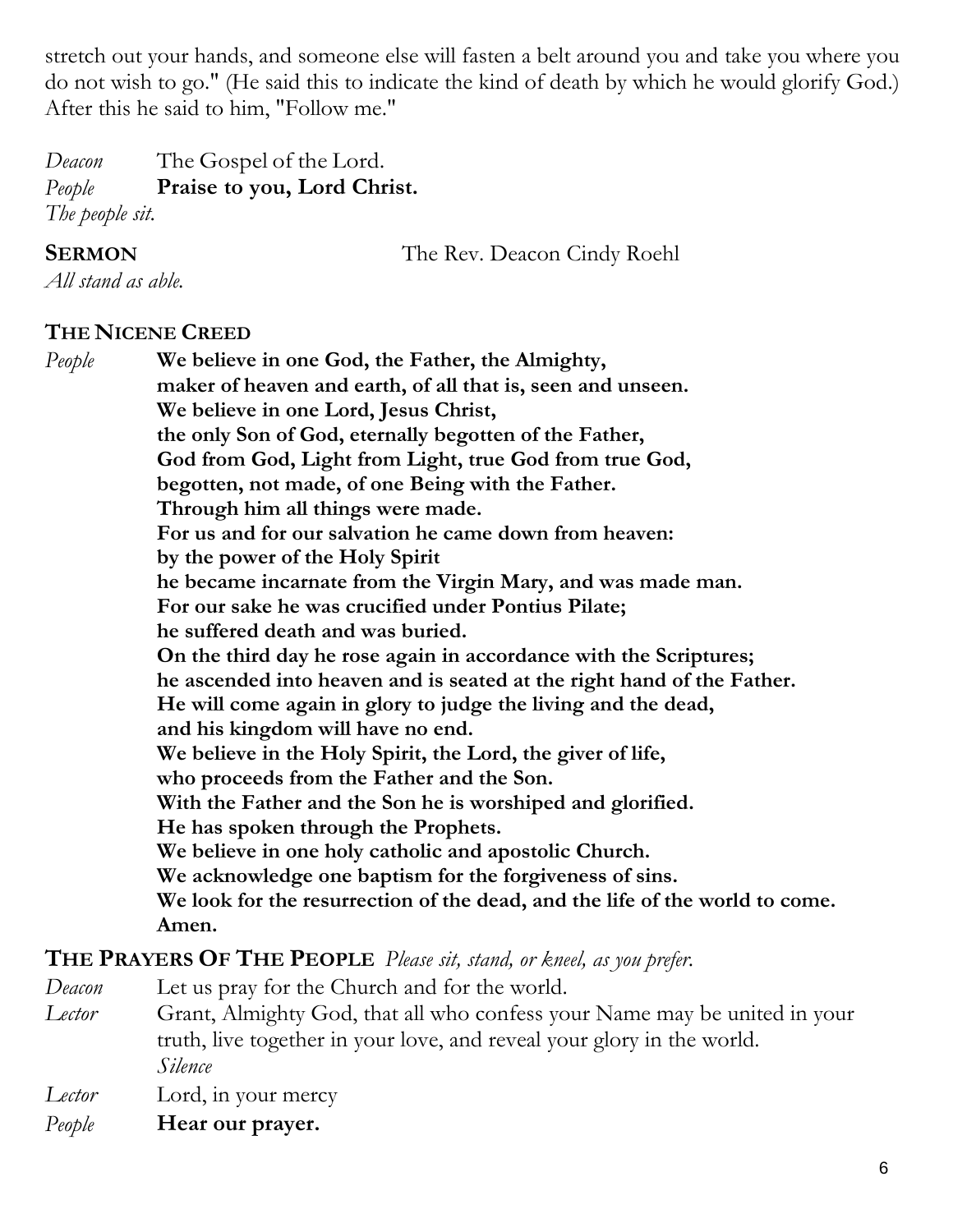| Lector | Guide the people of this land, and of all the nations, in the ways of justice and<br>peace; that we may honor one another and serve the common good.<br>Silence                                                                                                                                                                                                                                                                                                                               |
|--------|-----------------------------------------------------------------------------------------------------------------------------------------------------------------------------------------------------------------------------------------------------------------------------------------------------------------------------------------------------------------------------------------------------------------------------------------------------------------------------------------------|
| Lector | Lord, in your mercy                                                                                                                                                                                                                                                                                                                                                                                                                                                                           |
| People | Hear our prayer.                                                                                                                                                                                                                                                                                                                                                                                                                                                                              |
| Lector | Give us all a reverence for the earth as your own creation, that we may use<br>its resources rightly in the service of others and to your honor and glory.<br>Silence                                                                                                                                                                                                                                                                                                                         |
| Lector | Lord, in your mercy                                                                                                                                                                                                                                                                                                                                                                                                                                                                           |
| People | Hear our prayer.                                                                                                                                                                                                                                                                                                                                                                                                                                                                              |
| Lector | Bless all whose lives are closely linked with ours, and grant that we may serve<br>Christ in them, and love one another as he loves us. We give you thanks for all the<br>blessings of this life, especially the flowers given today to the Glory of God, and<br>for the birthdays this week for Carolina Bates, Priscilla Bowman, Marilyn Stiles,<br>Ann Chaplin, Estelle Comeau, and Betty Dieb, and for the anniversaries of Joe &<br>Betty Lombardo, and Brad & Sarah Guerrie.<br>Silence |
| Lector | Lord, in your mercy                                                                                                                                                                                                                                                                                                                                                                                                                                                                           |
| People | Hear our prayer.                                                                                                                                                                                                                                                                                                                                                                                                                                                                              |
| Lector | Comfort and heal all those who suffer in body, mind, or spirit; especially<br>[add names from notebook] and those we now name aloud or in our hearts [leave<br><i>time</i> , give them courage and hope in their troubles, and bring them the joy of<br>your salvation.<br>Silence                                                                                                                                                                                                            |
| Lector | Lord, in your mercy                                                                                                                                                                                                                                                                                                                                                                                                                                                                           |
| People | Hear our prayer.                                                                                                                                                                                                                                                                                                                                                                                                                                                                              |
| Lector | We commend to your mercy all who have died, (especially $\ldots$ [add names from<br>notebook]) and those we now name aloud or in our hearts [leave time] that your<br>will for them may be fulfilled; and we pray that we may share with all your<br>saints in your eternal kingdom.                                                                                                                                                                                                          |

*Silence*

Lord, in your mercy

*People* **Hear our prayer.**

*The Celebrant adds a concluding collect.* 

# **THE GREETING OF PEACE**

*Celebrant* The peace of the Lord be always with you. *People* **And also with you.**

*All may greet one another in the name of the Lord.*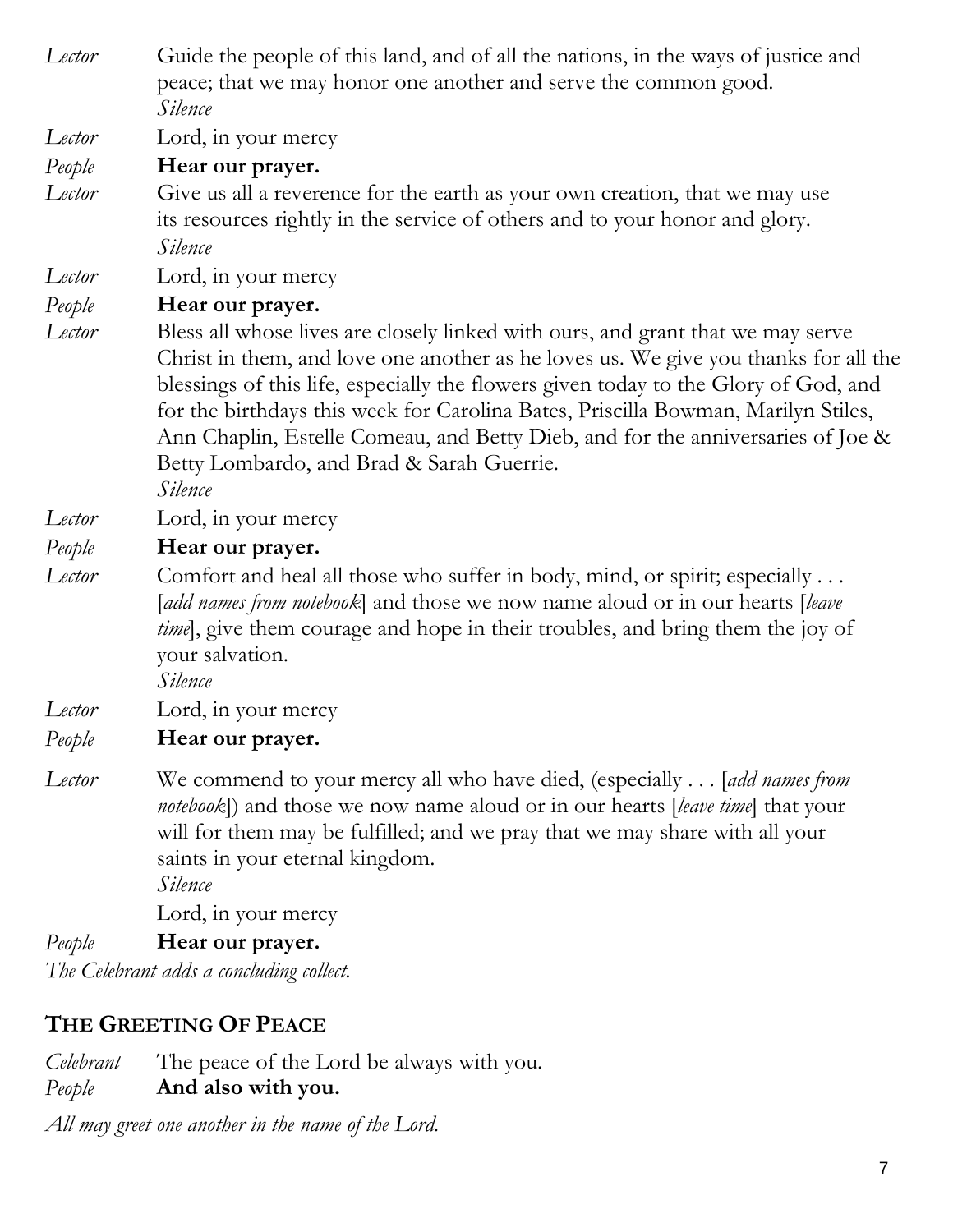# **THE HOLY COMMUNION**

#### **OFFERTORY SENTENCE**

# **OFFERTORY** O Sons and Daughters of the King Paul Sjolund *All stand as able.* Choir

*All stand as able.* 

#### **THE PRESENTATION**

*Deacon* We gladly present the fruits of our lives to the God who creates us, redeems us and sustains us. May we have the grace to use them to heal God's world.

| PRESENTATION HYMN | Hail the Lord of Earth and Heaven | LLANFAIR |
|-------------------|-----------------------------------|----------|
|-------------------|-----------------------------------|----------|

### **Hail the Lord of earth and heaven! Alleluia! Praise to you by both be given, Alleluia! Every knee to you shall bow, Alleluia! Risen Christ, triumphant now. Alleluia!**

#### **THE GREAT THANKSGIVING:** Eucharistic Prayer B

*Celebrant* The Lord be with you. *People* **And also with you.** *Celebrant* Lift up your hearts. *People* **We lift them to the Lord.** *Celebrant* Let us give thanks to the Lord our God. *People* **It is right to give him thanks and praise.** *Celebrant* It is right, and a good and joyful thing, always and everywhere to give thanks to you, Father Almighty, Creator of heaven and earth. *Celebrant* (*Proper Preface)* Therefore, we praise you, joining our voices with Angels and Archangels and with all the company of heaven, who for ever sing this hymn to proclaim the glory of your Name: *All* **Holy, holy, holy Lord, God of power and might, S-129 heaven and earth are full of your glory. Hosanna in the highest. Blessed is he who comes in the name of the Lord. Hosanna in the highest.** 

*The Celebrant continues*

We give thanks to you, O God, for the goodness and love which you have made known to us in creation; in the calling of Israel to be your people; in your Word spoken through the prophets; and above all in the Word made flesh, Jesus, your Son. For in these last days you sent him to be incarnate from the Virgin Mary, to be the Savior and Redeemer of the world. In him, you have delivered us from evil, and made us worthy to stand before you. In him, you have brought us out of error into truth, out of sin into righteousness, out of death into life.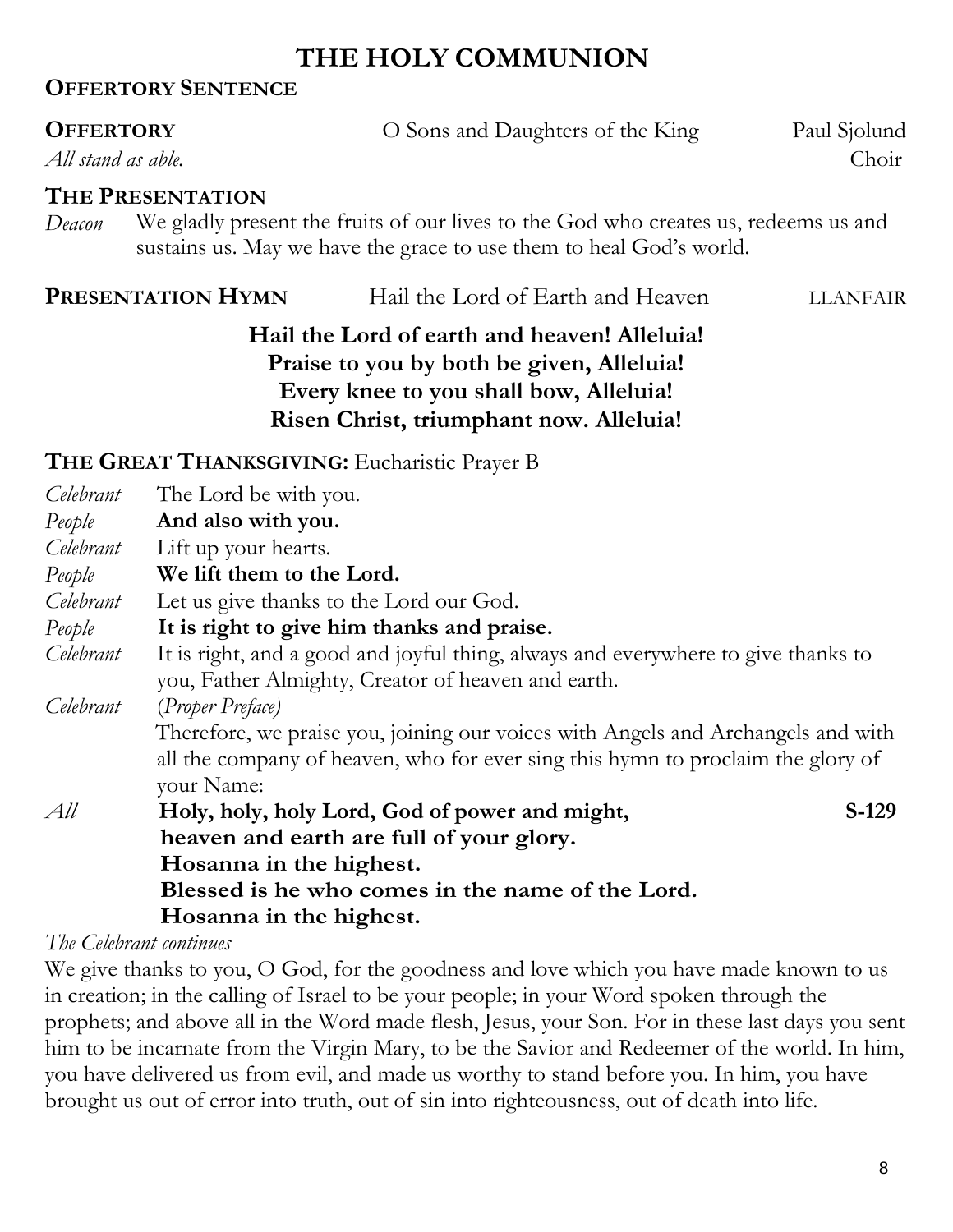On the night before he died for us, our Lord Jesus Christ took bread; and when he had given thanks to you, he broke it, and gave it to his disciples, and said, "Take, eat: This is my Body, which is given for you. Do this for the remembrance of me." After supper he took the cup of wine; and when he had given thanks, he gave it to them, and said, "Drink this, all of you: This is my Blood of the new Covenant, which is shed for you and for many for the forgiveness of sins. Whenever you drink it, do this for the remembrance of me." Therefore, according to his command, O Father,

*Celebrant and People* **We remember his death, We proclaim his resurrection, We await his coming in glory;**

### *The Celebrant continues*

And we offer our sacrifice of praise and thanksgiving to you, O Lord of all; presenting to you, from your creation, this bread and this wine.

We pray you, gracious God, to send your Holy Spirit upon these gifts that they may be the Sacrament of the Body of Christ and his Blood of the new Covenant. Unite us to your Son in his sacrifice, that we may be acceptable through him, being sanctified by the Holy Spirit. In the fullness of time, put all things in subjection under your Christ, and bring us to that heavenly country where, with  $\lbrack$  and all your saints, we may enter the everlasting heritage of your sons and daughters; through Jesus Christ our Lord, the firstborn of all creation, the head of the Church, and the author of our salvation.

By him, and with him, and in him, in the unity of the Holy Spirit all honor and glory is yours, Almighty Father, now and for ever.

*All* **Amen.** 

#### **THE LORD'S PRAYER**

*Celebrant* And now as our Savior Christ has taught us, we are bold to say, *People* **Our Father, who art in heaven, hallowed be thy Name, thy kingdom come, thy will be done, on earth as it is in heaven. Give us this day our daily bread. And forgive us our trespasses, as we forgive those who trespass against us. And lead us not into temptation, but deliver us from evil. For thine is the kingdom, and the power, and the glory, for ever and ever. Amen.**

#### **THE BREAKING OF THE BREAD**

*The Celebrant breaks the consecrated bread. A period of silence is kept. Celebrant* Alleluia! Christ our Passover is sacrificed for us; *People* **Therefore let us keep the feast. Alleluia!**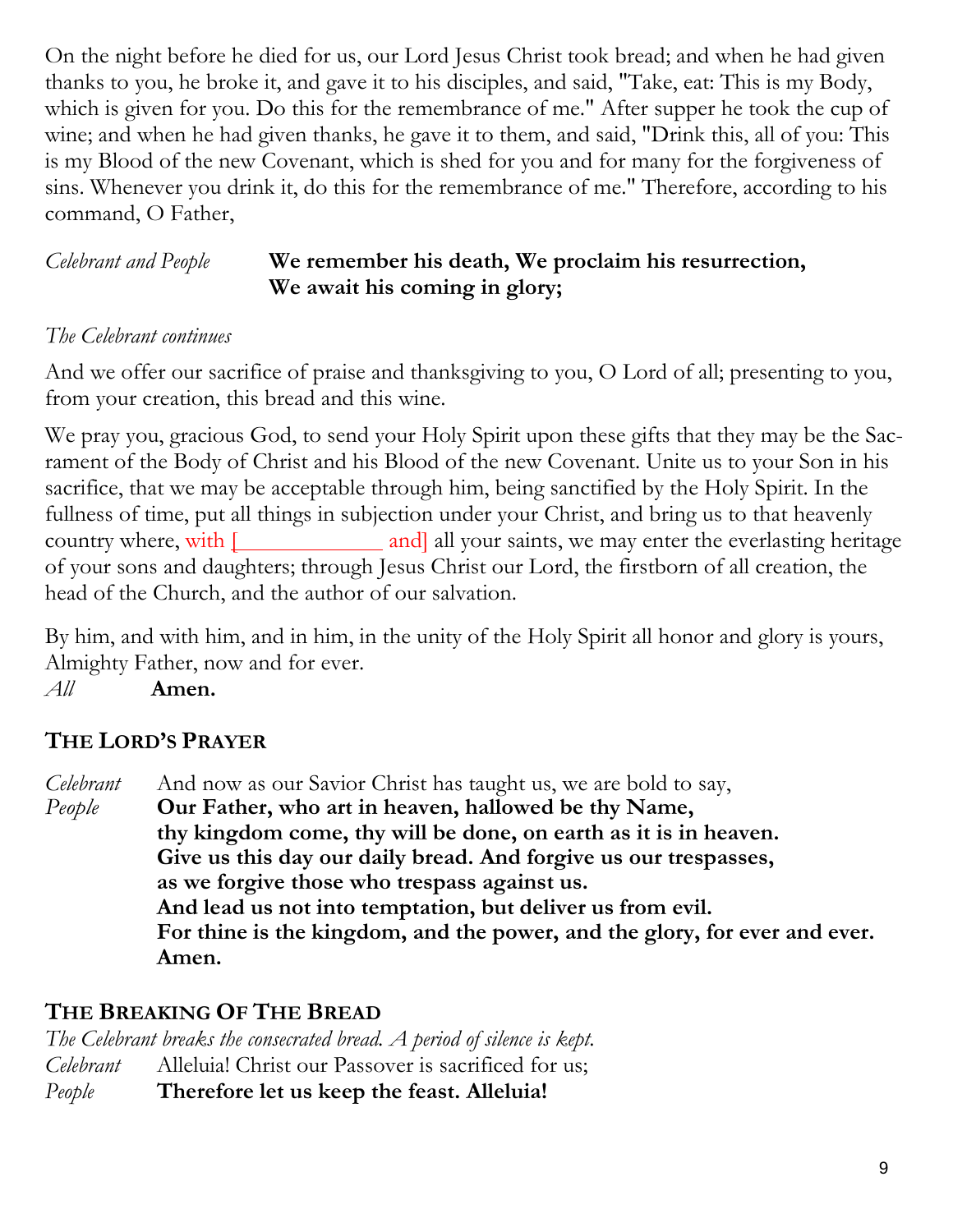### **Alleluia, alleluia, alleluia. Christ our Passover is sacrificed for us; therefore let us keep the feast. Alleluia, alleluia, alleluia.**

*Celebrant* The Gifts of God for the People of God. *All are invited to receive the Sacrament in one kind. If you desire a blessing instead, cross your arms over your chest.*

**COMMUNION** Become to Us the Living Bread Hal H. Hopson



Copyright © 2008 Birnamwood Publications (ASCAP)<br>A division of MorningStar Music Publishers, Inc., St. Louis, MO<br>All rights reserved. Printed in U.S.A.

**POST COMMUNION HYMN H-343** st. 1-3 Shepherd of Souls, Refresh and Bless ST. AGNES

**Shepherd of souls, refresh and bless thy chosen pilgrim flock with manna in the wilderness, with water from the rock.**

**We would not live by bread alone, but by thy word of grace, in strength of which we travel on to our abiding place.**

**Be known to us in breaking bread, and do not then depart; Saviour, abide with us, and spread thy table in our heart.**

**Lord, sup with us in love divine, thy Body and thy Blood, that living bread, that heavenly wine, be our immortal food.**

#### **THE PRAYER AFTER COMMUNION**

*Celebrant* Let us pray… *All* **Almighty and everliving God, we thank you for feeding us with the spiritual food of the most precious Body and Blood of your Son our Savior Jesus Christ; and for assuring us in these holy mysteries that we are living members of the Body of your Son, and heirs of your eternal kingdom. And now, Father, send us out to do the work you have given us to do, to love and serve you as faithful witnesses of Christ our Lord. To him, to you, and to the Holy Spirit, be honor and glory, now and for ever. Amen.**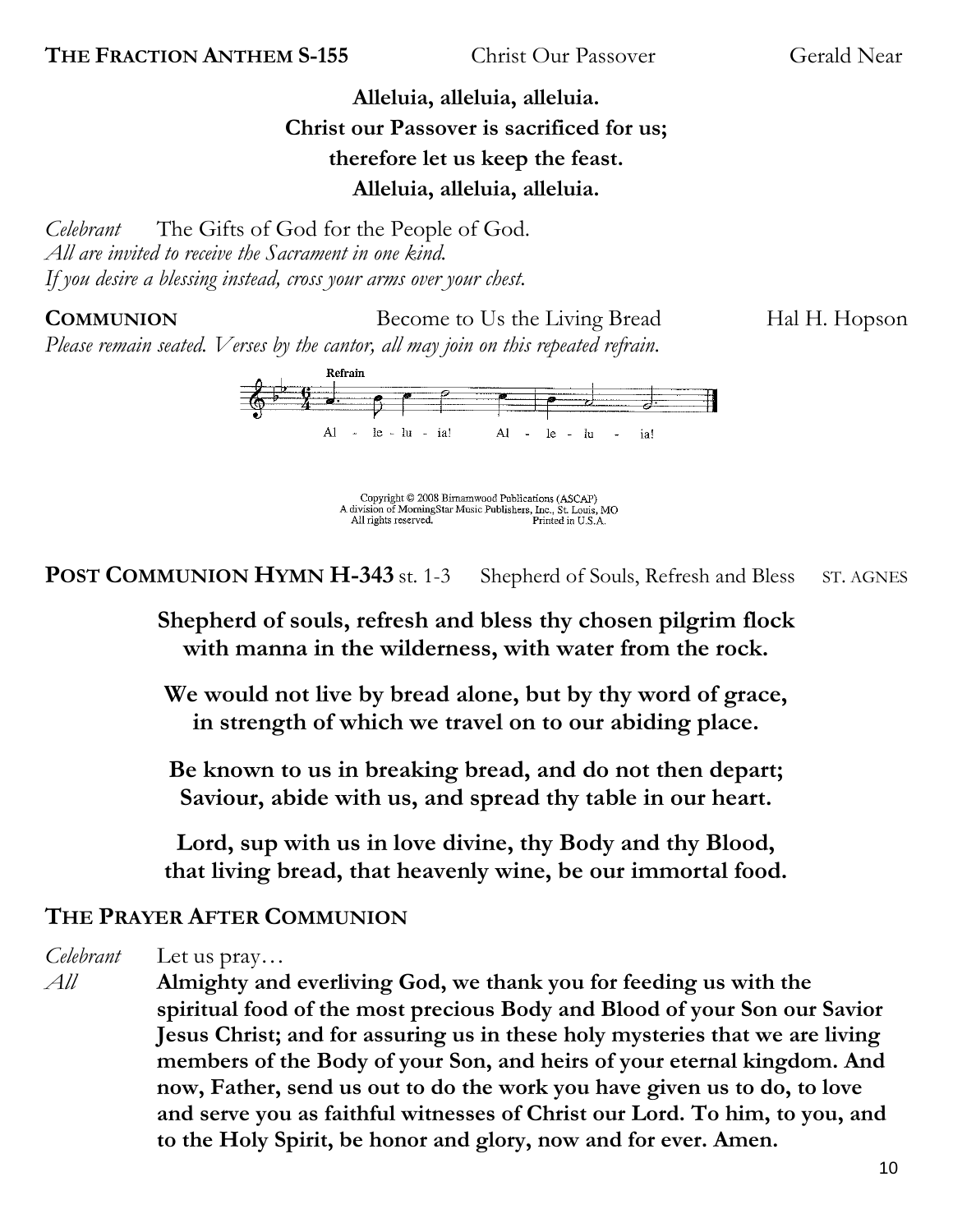#### **THE BLESSING**

**THE SENDING HYMN H-460** st. 1,3,4 Alleluia! Sing to Jesus! HYFRYDOL

**Alleluia! sing to Jesus! his the scepter, his the throne; Alleluia! his the triumph, his the victory alone; Hark! the songs of peaceful Zion thunder like a mighty flood; Jesus out of every nation hath redeemed us by his blood.**

**Alleluia! Bread of Heaven, thou on earth our food, our stay! Alleluia! here the sinful flee to thee from day to day: Intercessor, friend of sinners, earth's Redeemer, plead for me, where the songs of all the sinless sweep across the crystal sea.**

**Alleluia! King eternal, thee the Lord of lords we own: Alleluia! born of Mary, earth thy footstool, heaven thy throne: thou within the veil hast entered, robed in flesh, our great High Priest: thou on earth both Priest and Victim in the eucharistic feast.**

#### **THE DISMISSAL**

| Deacon | Alleluia, alleluia. Go in peace to love and serve the Lord! |
|--------|-------------------------------------------------------------|
| People | Thanks be to God! Alleluia, alleluia.                       |

**VOLUNTARY** Festive Processional Dale Wood

(1934-2003)

# **SERVING US TODAY**

Deacon The Rev. Cindy Roehl Organist/Choirmaster Tom Huffman Crucifer/Server Andrea Zahn Prayers of the People Sally Miller Building & Grounds Pat Cates

Celebrant The Rev. Whitney Burton Lectors Judy Warner & Heather Elder Ushers Phil Beauchamp & Gail Robinson Welcome Table Phil Beauchamp, Hilda Myers, Mary Jane Zimbardi Cantor Julian Guini